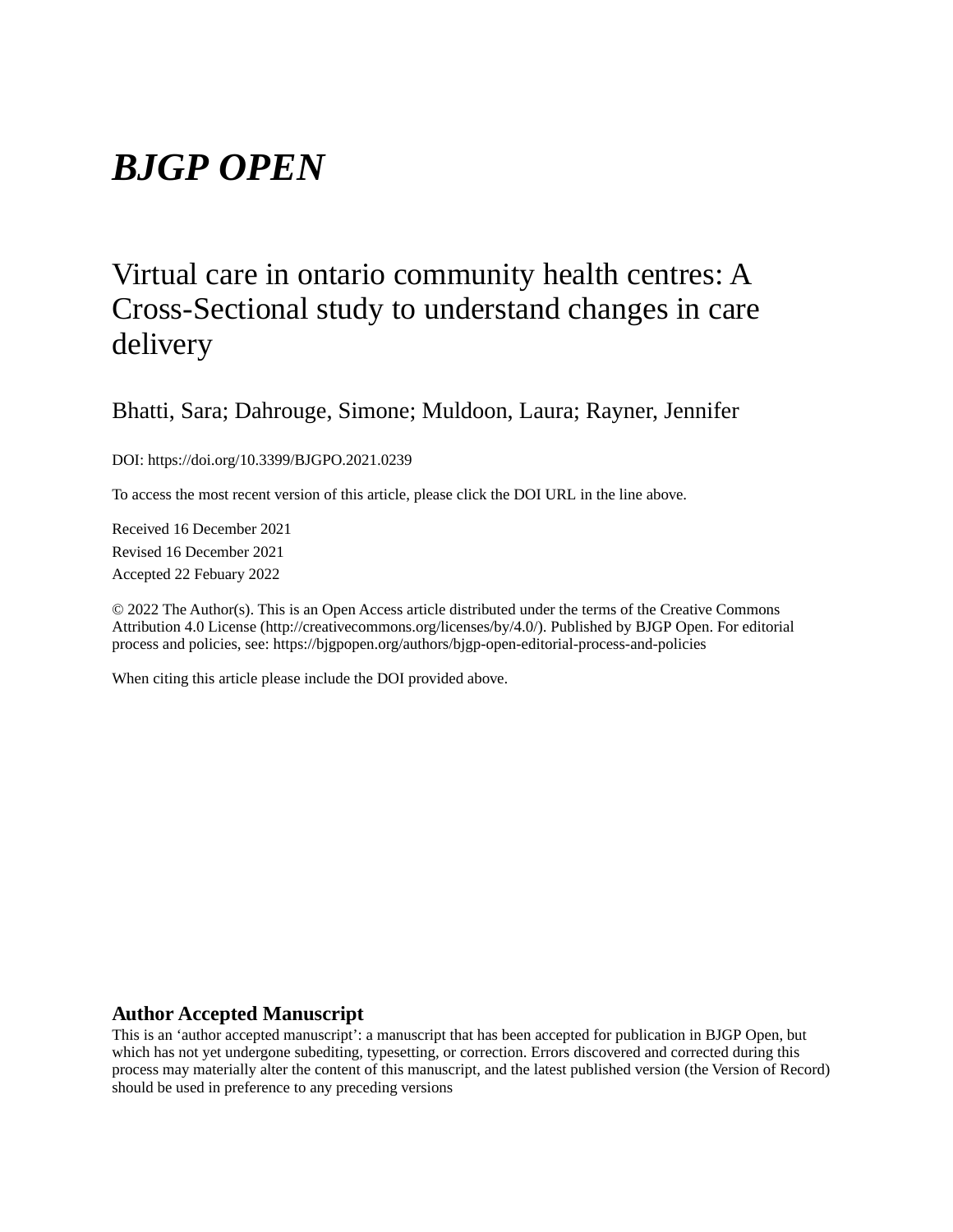#### **Title:**

Virtual Care in Ontario Community Health Centres: A Cross-Sectional Study to Understand Changes in Care Delivery

## **Authors:**

Sara Bhatti, MPH<sup>1</sup>

Simone Dahrouge, PhD<sup>2</sup>

Laura Muldoon, MD, MPH<sup>3, 4</sup>

Jennifer Rayner, PhD<sup>1, 5</sup>

Alliance for Healthier Communities, Toronto, Canada Bruyère Research Institute, University of Ottawa, Ottawa, Ontario Family Physician, Somerset West CHC, Ottawa, Ontario Department of Family Medicine, University of Ottawa, Ottawa, Ontario <sup>5</sup>Centre for Studies in Family Medicine, University of Western, London, Canada

## **Corresponding Author:**

Sara Bhatti, MPH Alliance for Healthier Communities Toronto, Canada M6A 3B6 sara.bhatti@allianceon.org

Accepted Manus

## **Word count: 2160**

**Tables: 4 Figures: 2 Appendices:** 2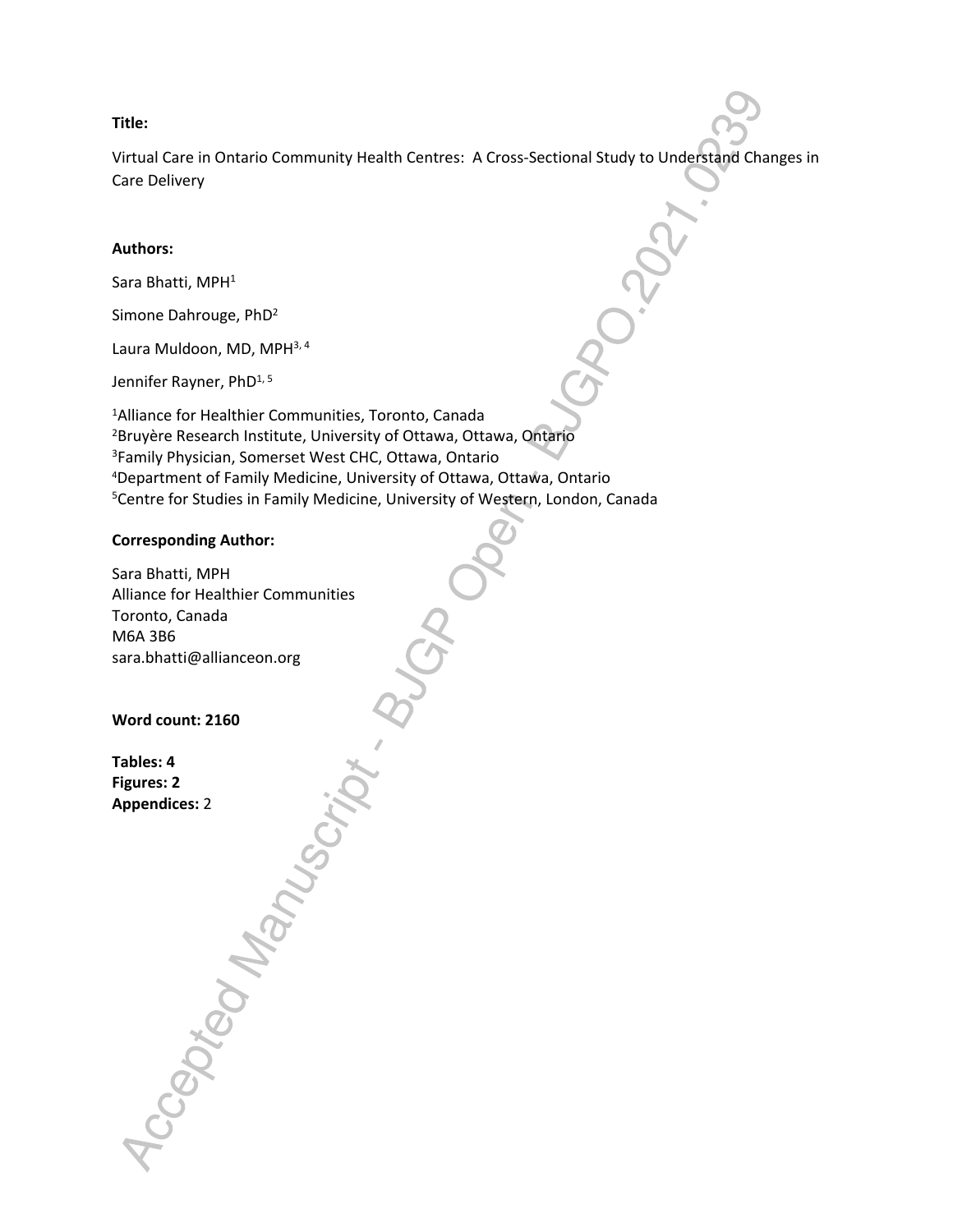#### **Abstract**

Background: Virtual delivery of primary care has seen a massive adoption as a result of the COVID-19 pandemic.

Aim: In this descriptive study, we use an equity lens to explore the impact of transitioning to greater use of virtual care in community health centres (CHCs) across Ontario, Canada.

Design and Setting: We administered a cross-sectional survey and extracted electronic medical record (EMR) data from thirty-six CHCs.

Methods: The survey captured CHC's experience with the increased adoption of virtual care. A longitudinal analysis of the EMR data was conducted to evaluate changes in health service delivery. EMR data was extracted monthly for a period of time prior to the pandemic (April 2019 - February 2020) and during (April 2020 – February 2021).

Results: In comparison to the pre-pandemic period, CHCs experienced a moderate decline in visits made (11%), patients seen (9%), issues addressed (9%), and services provided (15%). During the pandemic period, an average of 54% of visits were conducted virtually with phone as the leading virtual modality (96%). Drops in service types ranged from 82% to 28%. The distribution of virtual modalities varied according to the provider type. Access to in-person and virtual care did not vary across patient characteristics.

Conclusion: Our results demonstrate a large shift towards virtual delivery while maintaining in-person care. We found no meaningful differences in virtual versus in-person care related to patient characteristics or rurality of centres. Future studies are needed to explore how to best select the appropriate modality for patients and service types.

**Keywords:** primary health care, virtual care, COVID-19

**How this fits:** The COVID-19 pandemic resulted in a massive shift towards virtual delivery of primary health care. Published studies have reported changes in healthcare visits and services however, this study reports changes in visit modality (i.e. in-person, phone, video, text/email) along with changes in the number of health care visits, services provided, and issues addressed. Our study also uses an equity lens to examine the distribution of visit modalities across sociodemographic factors (e.g. gender, income, education, etc.) of patients. This paper adds to the existing literature on the impact of the COVID-19 pandemic to healthcare service delivery and will be helpful for primary care organizations working towards providing more equitable care. Accepted N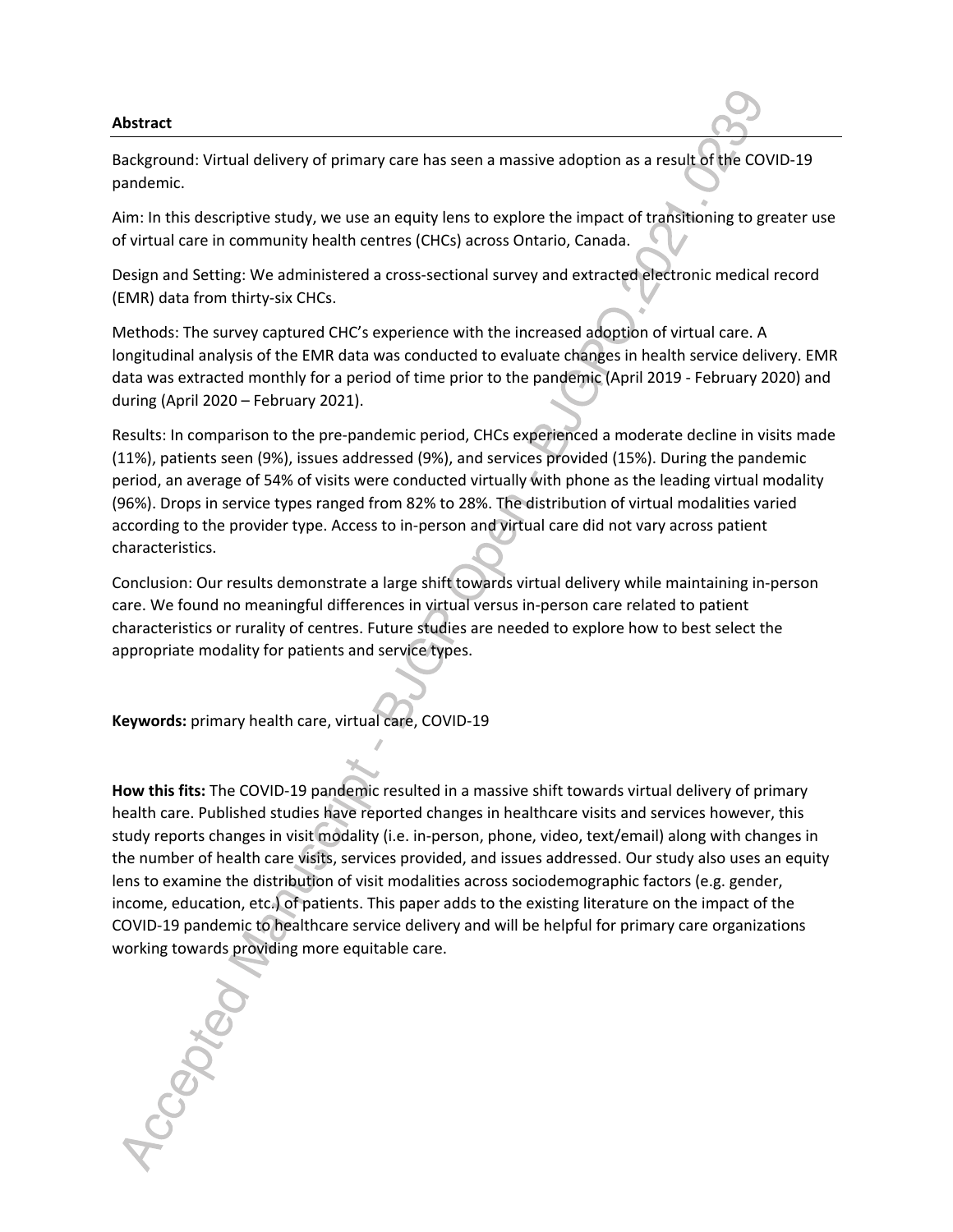#### **Introduction**

Virtual delivery of primary care is not an innovation. In fact an article in an 1879 medical journal mentions the use of phone visits as a means to reducing office visits.<sup>1</sup> However, only recently has there been widespread adoption of virtual care due to the COVID-19 pandemic. Prior to the pandemic, many barriers prevented greater implementation and use. For example, according to the Canadian Medical Association, the most notable challenge preventing greater uptake has been the absence of billing codes relevant to virtual care and reimbursement issues.<sup>2</sup> Other commonly cited challenges include provider and patient readiness, worsening inequitable access to technology and resources, low digital literacy, concerns regarding the security and privacy of information, and quality of care concerns (e.g. uncertainty on how to triage patients for certain modalities of care).<sup>3-8</sup>

These concerns, especially those related to exacerbating inequitable access, were shared by the Ontario Community Health Centres (CHCs) during the rapid adoption of virtual care. CHCs, are comprehensive, interprofessional, salary-based primary health care organizations with a long history of serving marginalized communities and addressing social determinants of health. CHC priority populations include people living in poverty, those in rural and remote areas as well as those facing other barriers to access such as newcomers and people experiencing homelessness.<sup>9-11</sup> With the advent of the COVID-19 pandemic and government-mandated physical distancing, primary care practices, including CHCs were required to rapidly shift and offer virtual delivery of care.<sup>12</sup> A number of studies have demonstrated that this accelerated transition to virtual care led to changes in healthcare visits and visit modalities using electronic medical record and billing data.13-16 Yet, currently there is limited literature on the distribution of specific virtual modalities of care for issues addressed, services provided, provider types and patient sociodemographic characteristics. In this descriptive study, we use an equity lens to explore the impact of transitioning to greater use of virtual delivery of primary care in CHCs.

#### **Methods**

#### *Study design and setting*

We conducted a cross-sectional survey of CHCs to capture their experience with the increased use of virtual delivery of care during the COVID-19 pandemic, and a longitudinal analysis of electronic medical record data to evaluate changes in health service delivery over time.

#### *Study population*

All 73 CHCs operating in Ontario were eligible for the study. An invitation to participate in the study was sent to all CHCs in May 2020. Only patients who had at least one CHC visit during the 22 months study span were analysed.

*Data sources and collection*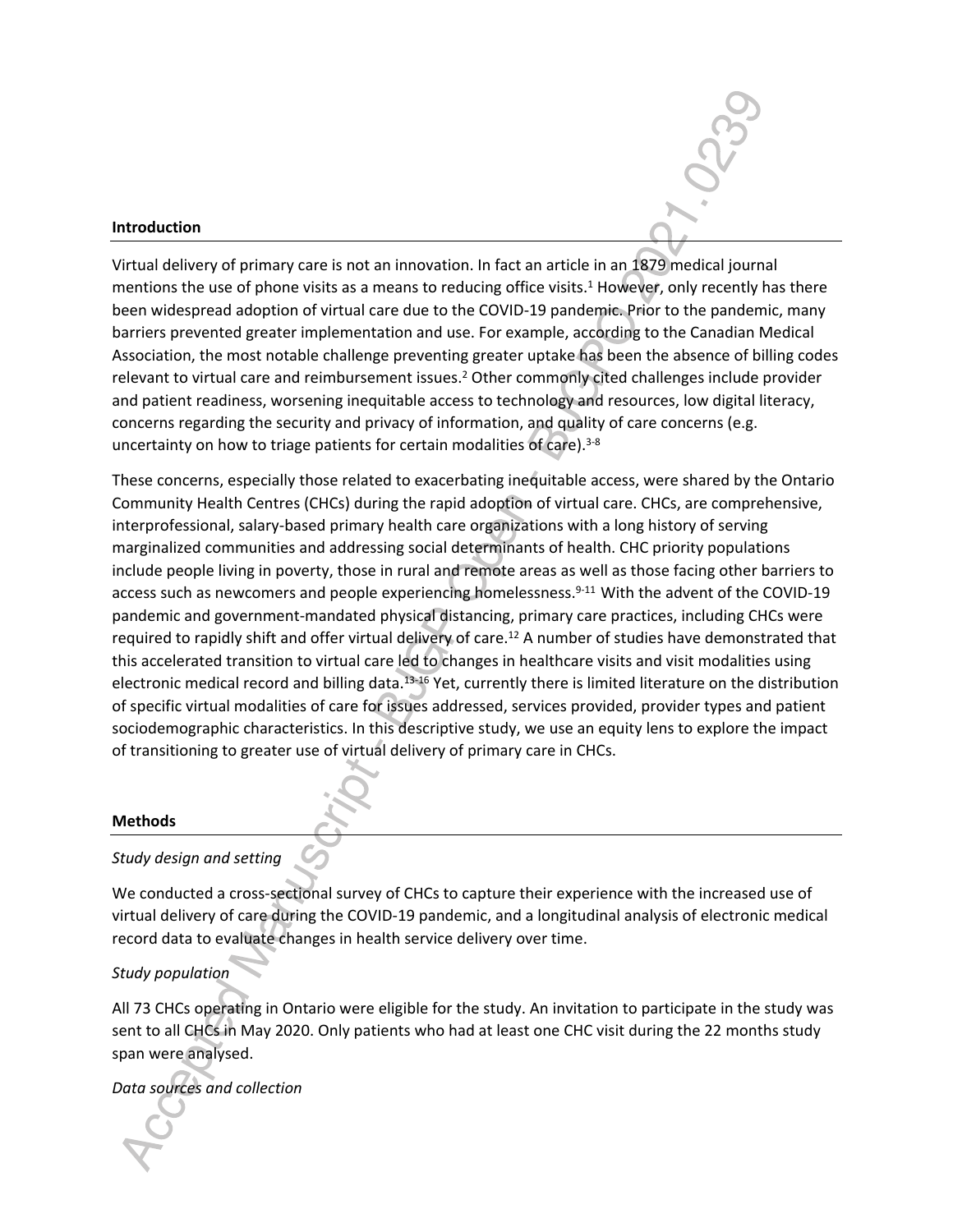We sent an e-survey link to the organizational survey to clinical directors at each participating centre on July  $6<sup>th</sup>$  2020, and requested it be completed within three weeks. The 8-page survey was created based on existing literature on virtual care at the time of the study. The electronic survey captured information regarding rurality, staffing structure, which primary care services were performed virtually (i.e. phone, video, text/email), how centres transitioned services for virtual delivery as well as implementation challenges incurred (Supplementary Appendix 1.).

All Ontario CHCs use a common Electronic medical record (EMR) and the same reporting data standards. Each centre's EMR is extracted nightly to a centralized data warehouse where it is validated. From this data warehouse, we extracted patient sociodemographic information, encounter information including visit modality (i.e. in-person, phone, video, text/email), services provided, issues addressed, and provider type, all of which were inputted directly into the EMR by providers. Issues addressed refers to the specific health concerns including those related to the determinants of health that were addressed during the visit. Provider types included physicians, nurse practitioners, nurses, chiropodists, counselors, dietitians and diabetes educators. EMR data was extracted monthly for a period of time prior to the pandemic period (April 1<sup>st</sup> 2019 - February 28<sup>th</sup> 2020) and during (April 1st 2020 – February 28<sup>th</sup> 2021).

## *Statistical analysis*

We analyzed EMR data at the practice level, and report the monthly mean and standard deviation as well as median and interquartile range for the total number of visits, virtual visits, unique patients seen, issues addressed and services provided. We grouped the issues addressed into 12 broad clinically meaningful categories, which were validated by a CHC clinician and the research team (see Supplementary Table 1.). The distribution of each visit modality type for all 12 categories was calculated for the COVID-19 time period only. We calculated the percent change for each service type across the two time periods. Distribution of modalities was calculated for each provider type and sociodemographic variable (e.g. age, gender, education, preferred language of service, household income, and household composition). We also analysed the data stratified by rurality to observe differences between urban and rural contexts.

## **Results**

## *CHC characteristics*

Thirty-six (49%) CHCs consented to the study, which were generally comparable to CHCs in Ontario with respect to geography, populations served and size. Participating organizations had on average 28 full time equivalent staff and 4,820 registered patients, and most (61%) were located in urban areas (see table 1). Patients were primarily female (58%), older than 61 years of age, and over a quarter had completed high school education or less.

Most practices reported they felt reasonably prepared to offer virtual delivery for primary care (27, 75%) and health promotion (22, 61%) services. Common challenges reported related to availability of resources required to deliver and receive virtual services (17, 47%), and the patients' digital literacy (14, 47%). Centres reported concerns specifically for those living in poverty, seniors, newcomers, those experiencing homelessness, and mental health and addictions.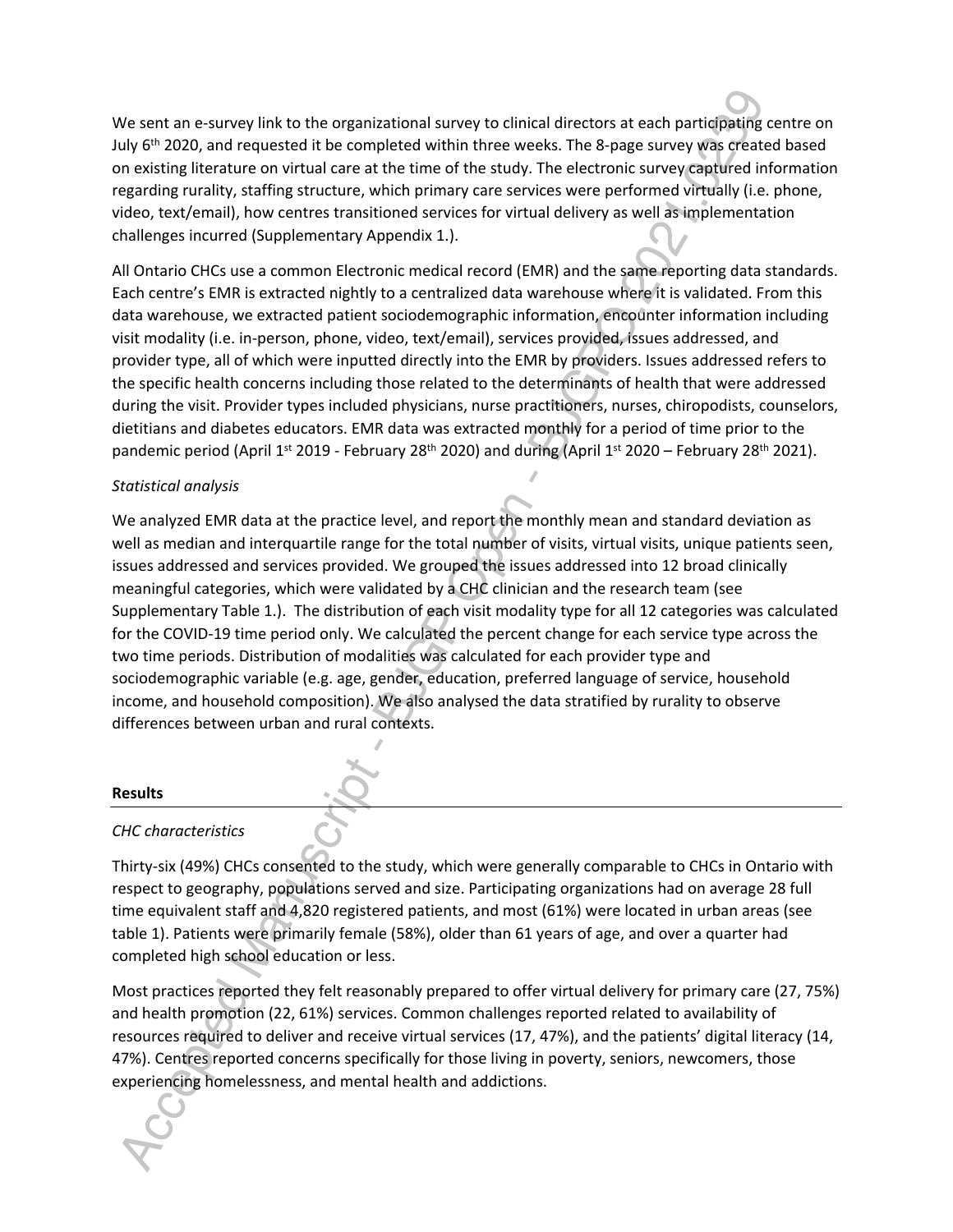#### *Transition to virtual care*

In comparison to the pre-pandemic time period, the number of activities taken place monthly over the study 11 months period declined (Table 2). The average monthly number of visits, unique patients seen, issues addressed, and services provided dropped between 9% and 15%.

Prior to the pandemic, on average 88% of care was provided in-person (figure 1). Over the course of the pandemic period however, virtual visits made up, on average, 54% of visits. Phone was the leading virtual modality used (96%), while video (2%) and text/email (2%) based visits were rare. The latter two were most commonly used for issues related to mental health, determinants of health, and pain (Figure 2). Video platforms used included Ontario Telehealth Network, TELUS Practical Solutions Suite, Zoom, and Social media (for health promotion programs). Table 3 summarizes the top 20 service types in which the greatest decreases and increases in service provision were observed. Drops in services ranged from 82% to 28%, with the greatest declines seen in written patient care instructions (82%) and periodic health examinations (73%). The greatest increase in service provision was seen in services related to palliative care (212%) and individual counselling (85%).

Physicians, nurse practitioners, and nurses had a similar distribution of in-person to virtual visits, with a mean of 52% (*SD=*0.05) of visits conducted virtually. Of virtual modalities, an average of 96% (*SD=*0.01*)* of visits were conducted over phone, with only 2% (*SD= 0.005*) through video and 1% (*SD=*0.004*)* conducted using text/email. In contrast, diabetes educators, dietitians, and counselors conducted on average 77% (*SD=*0.07) of their visits through virtual delivery. Chiropodists, however had on average 74% of visits conducted in-person.

When evaluating the distribution of all modalities across patient's socioeconomic status during the pandemic time period, an almost even distribution of in-person and virtual visits was seen (see table 4). There were no noticeable differences in access to the three virtual modalities across patient factors. In addition, urban and rural sites had very similar ruse of virtual and in-person care (data not shown).

#### **Discussion**

## *Summary*

Over the course of the pandemic period, CHCs experienced a moderate decline in visits made, patients seen, issues addressed, and meaningful changes in the types of services provided. Care delivered virtually was primarily done through phone visits, with very little use of video or text/email based visits. The distribution of virtual modalities across providers varied according to the provider type with interprofessional team members (aside from chiropodists) providing a greater proportion of their care virtually. Chiropodists, due to the nature of their profession, had the greatest proportion of in-person visits. Access to in-person and virtual care did not vary across patient characteristics suggesting equitable access to all modalities of care.

## *Strengths and limitations*

This study's strengths include: extraction of data from EMR; access to data on visit modalities for issues addressed, services provided, and provider types including interprofressional team members; and sociodemographic data from patient populations who often face multiple barriers to accessing care. We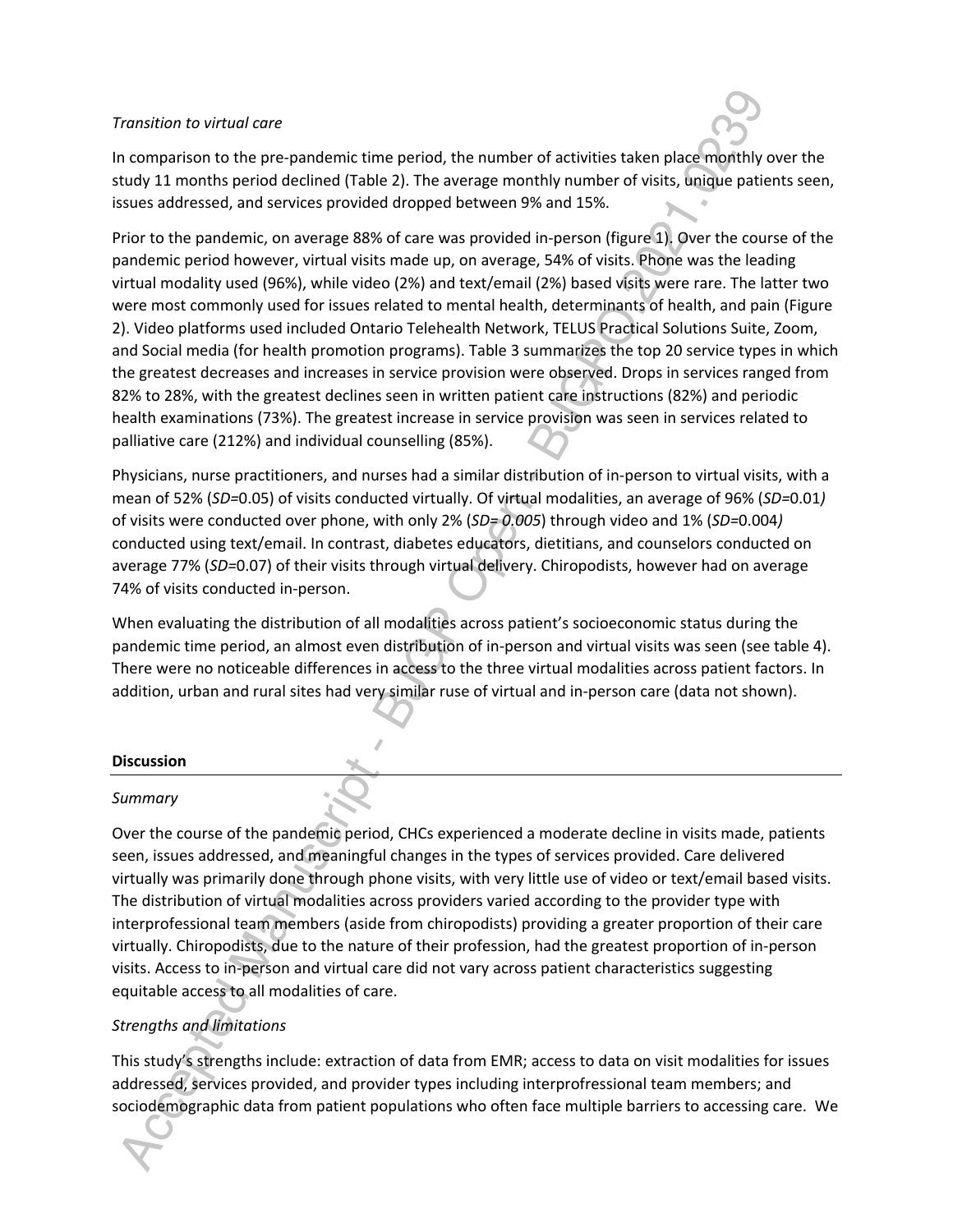were unable to report on the use of multiple modalities in a single visit; visit type may have been misclassified in some cases as the EMR template defaults to "in person" unless the provider changed it to another type.

## *Comparison with existing literature*

Despite CHCs offering little virtual care prior to the pandemic, over half of centres felt prepared in shifting towards greater use of virtual modalities due to the COVID-19 pandemic. This may in part be due to CHCs employing a salary funded model which, unlike other models, would not have been influenced by the availability of billing codes.<sup>2, 5-7, 17</sup>

Knowing that various determinants of health can affect access to digital technology and digital literacy, 19-20 the CHCs' emphasis in maintaining in-person care may have prevented a greater decrease in overall visits compared to other primary care settings. For example, according to a systematic review, the median reduction in health care visits was 42%, nearly double the decline observed in CHCs.<sup>14</sup> Furthermore, a Canadian study looking at physician billing data, reported a mean reduction of 28% for total visits, far greater than the 11% seen in our study.<sup>13</sup> The study also observed a greater decline of inperson visits (i.e. 79% vs 48% in our study) and a higher average of virtual visits (i.e. 71 % in our study vs 54%).<sup>13</sup>

In our study, the limited use of video and text/email based visits was expected, as concerns about patient access to Wi-Fi and digital literacy were reported by almost half of participating CHCs. A survey conducted by Canada Health Infoway, similarly reported phone visits as the main virtual modality.<sup>18</sup> Between April to August 2020, approximately 76% of virtual visits in Ontario, were conducted over phone, 20% over video and 5% through secure messaging. Other provinces also reported similar distributions*.* 18

Our data demonstrated large increases in palliative care and mental health services. This rise in palliative care supports may have been a result of COVID-19 restrictions further restricting access to an already limited service<sup>22</sup> and CHC providers stepping in to address this increased demand. As the pandemic has also exacerbated issues related to mental health<sup>23</sup>, it is no surprise that CHCs responded to the needs of their patients by increasing these supports by 85%.

Despite concerns that patients who were poorer or had other barriers to access would be disadvantaged by the shift to virtual care, visit modalities did not vary across any patient characteristics. The even distribution among phone versus in-person visits could be a result of CHC's recognizing the impact of limiting in-person visits as well as inequitable access to virtual care earlier on, and procuring phones and data plans to patients in order to maintain their access to care.<sup>24</sup> We had also anticipated greater use of video visits among those with higher education and household income as internet access and digital literacy is influenced by socioeconomic factors.<sup>25</sup> However, since the use of phone was the primary source of virtual visits, this may have resulted in other barriers not being identified.<sup>26</sup> Overall, our study results points to a rapid, equitable shift to virtual care while maintaining in-person care when needed. In-person service delivery was on-going and the shift in types of service demonstrated a responsiveness to the emerging needs of the patients.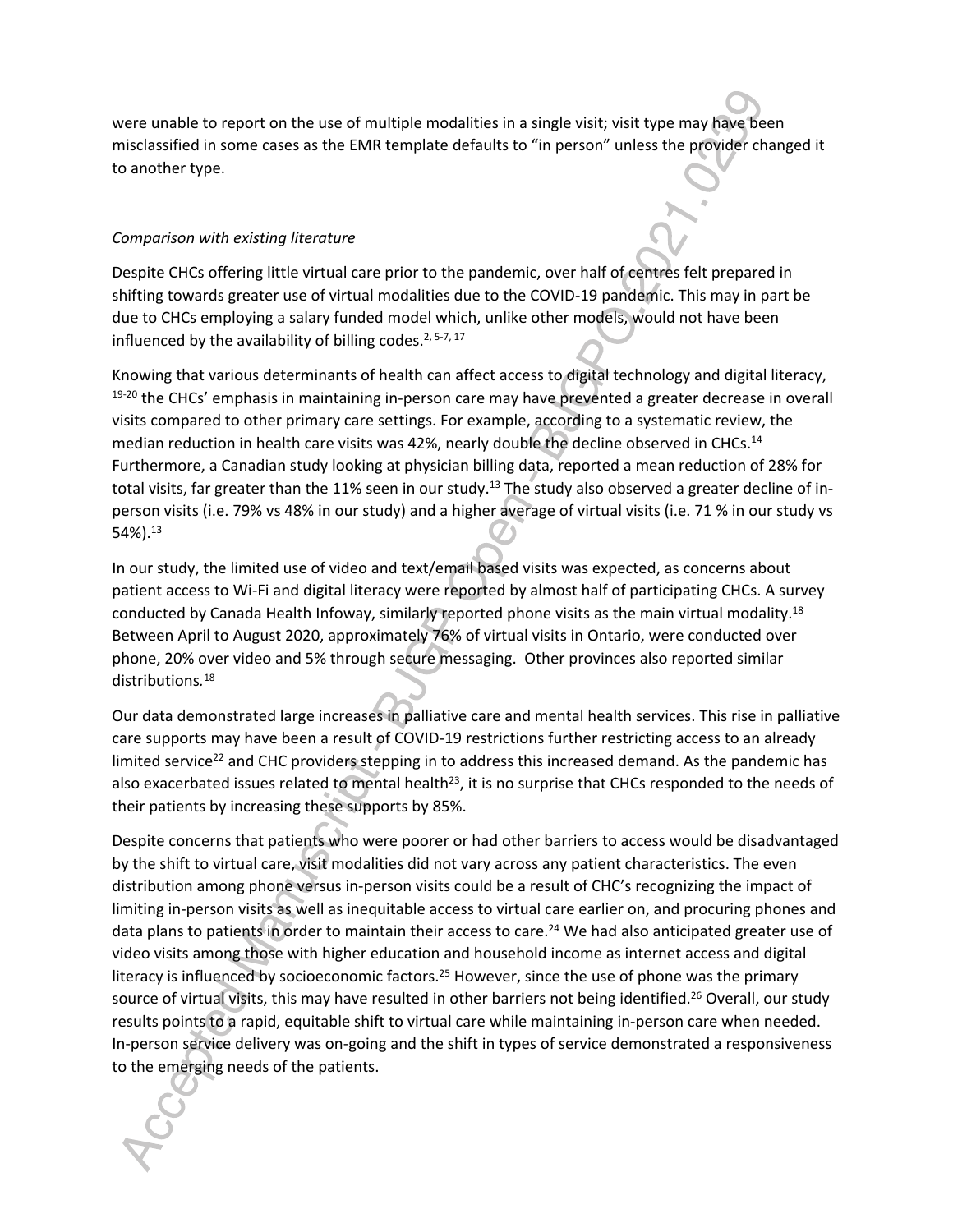Relatedly, our data did not demonstrate any considerable differences due to rurality with respect to both changes in primary care services and distribution of visit modalities. The even distribution of video visits was especially unexpected, given how unequal access to high-speed internet is across the country. The Canadian Radio-television and Telecommunication Commission (CRTC) has highlighted a significant digital equity gap in regard to rural households accessing reliable and affordable high-speed internet.<sup>27</sup> They report that only 37% of rural households in 2017 had adequate internet speeds, including those required for telehealth services, in comparison to 97% of urban homes.<sup>27</sup> Within this context, we had expected to see a greater use of video based visits amongst urban centres.

#### *Implications for research and practice*

The results of this study describe the challenges experienced by CHCs during the rapid transition to virtual care as well as impacts on primary care service delivery. Our results demonstrate a large shift towards virtual delivery while maintaining in-person care and increases in specific services presumably as a response to patient's needs. We found no meaningful differences in virtual vs in person care related to patient characteristics or rurality of centres. Future studies are needed to explore the distribution of modalities for different types of care and services in other primary care settings as well as how to best select the most appropriate modality for patients and service types.

Accepted Manuscript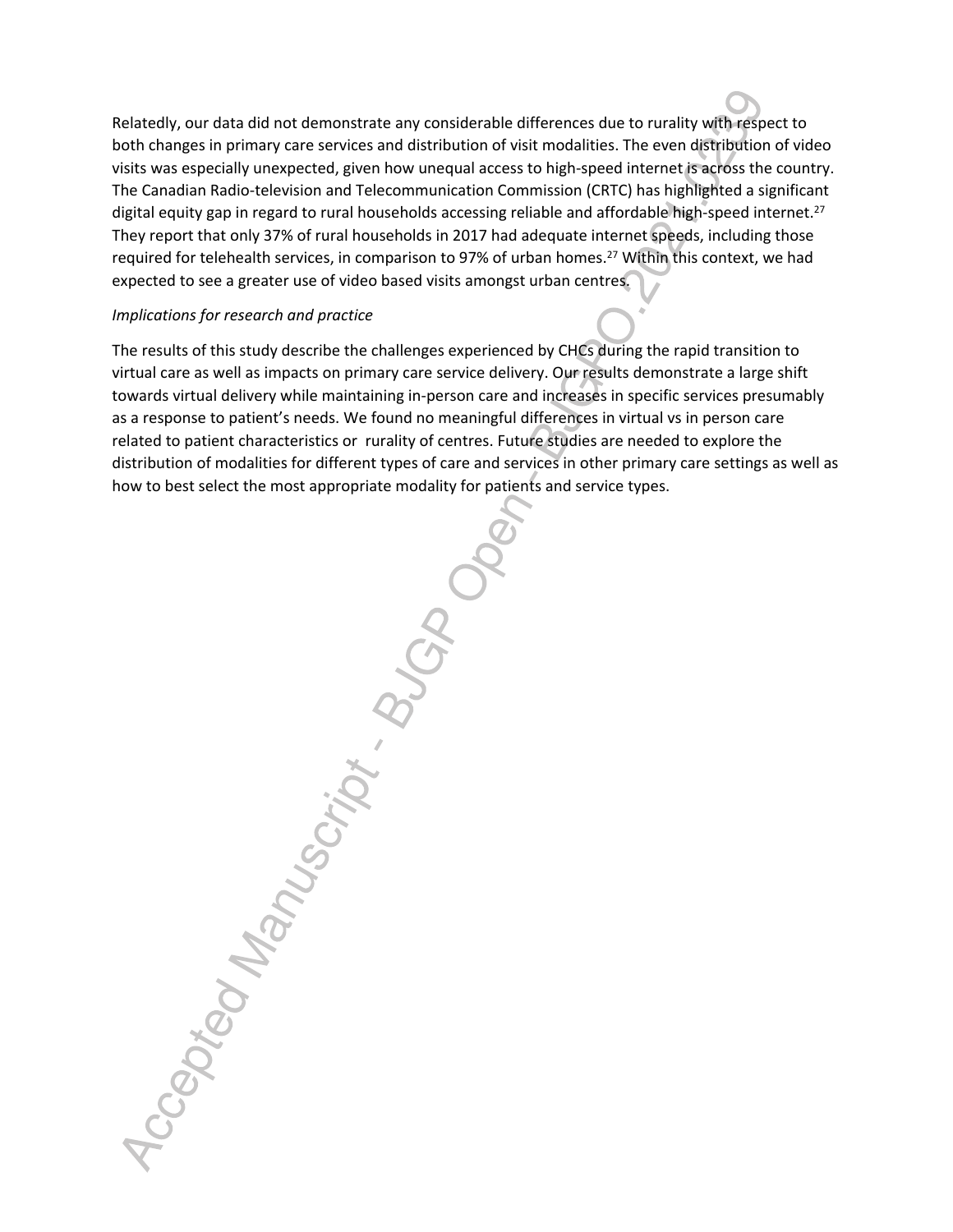#### **Additional Information**

Funding: This project was conducted without any funding.

Ethical Approval: The study protocol was approved by the Research Ethics Board at Western University (#116036).

Competing interests: The authors declare no competing interests.

Acknowledgements: The authors wish to acknowledge and express appreciation to all participating community health centres and study participants. The authors are grateful for the invaluable assistance of their practicum students throughout the study: Mandy Lee, Nicholas Chu, and Sunita Balram.

## **References**

- 1) Board on Health Care Services; Institute of Medicine. The Role of Telehealth in an Evolving Health Care Environment: Workshop Summary. Washington (DC): National Academies Press (US); 2012 Nov 20. The Evolution of Telehealth: Where Have We Been and Where Are We Going? Available from: https://www.ncbi.nlm.nih.gov/books/NBK207141/
- 2) Canadian Medical Association [Internet]. Virtual care: Recommendations for scaling up virtual medical services; 2020 [cited 2021 July 15]. Available from: https://www.cma.ca/sites/default/files/pdf/virtual care/ReportoftheVirtualCareTaskForce.pdf
- 3) Blandford A, Wesson J, Amalberti R, AlHazme R, Allwihan R. Opportunities and challenges for telehealth within, and beyond, a pandemic. Lancet Glob Health 2020; 1;8(11):e1364-5.
- 4) Ananthakrishnan AN,Singh S. The doctor will call you now! Telemedicine in the midst of a pandemic. CLIN GASTROENTEROL H 2020; 18(8), 1688-1690.
- 5) Loeb AE, Rao, SS, Ficke JR, et al. Departmental experience and lessons learned with accelerated introduction of telemedicine during the COVID-19 crisis. JAOSS 2020. DOI: 10.5435/JAAOS-D-20- 00380
- 6) Crawford A, Serhal E. Digital health equity and COVID-19: The innovation curve cannot reinforce the social gradient of health. J Med Internet Res 2020; 22(6), e19361 DOI: 10.2196/19361
- 7) Fagherazzi G, Goetzinger C, Rashid MA, Aguayo GA, Huiart L. Digital health strategies to fight COVID-19 worldwide: challenges, recommendations, and a call for papers. J Med Internet Res 2020; 16;22(6):e19284. DOI: https://doi.org/10.2196/19284
- 8) Wong A, Bhyat R, Srivastava S, Lomax LB, Appireddy, R. Patient care during the COVID-19 pandemic: Use of virtual care. J Med Internet Res 2021; 23(1), e20621. DOI: 10.2196/20621
- 9) Collins PA, Resendes SJ, Dunn JR. The untold story: examining Ontario's community health centres' initiatives to address upstream determinants of health. Healthc Policy 2014; 10(1):14-29
- 10) Rayner J, Muldoon L, Bayoumi I, et al. Delivering primary health care as envisioned. J Integr Care 2018; 26(3):231–241. DOI: https://doi.org/10.1108/JICA-02-2018-0014
- 11) National Association of Community Health Centres [Internet]. About Health Centres. [cited 2020 Nov 2]. Available from https://www.nachc.org/about/about-our-health-centers/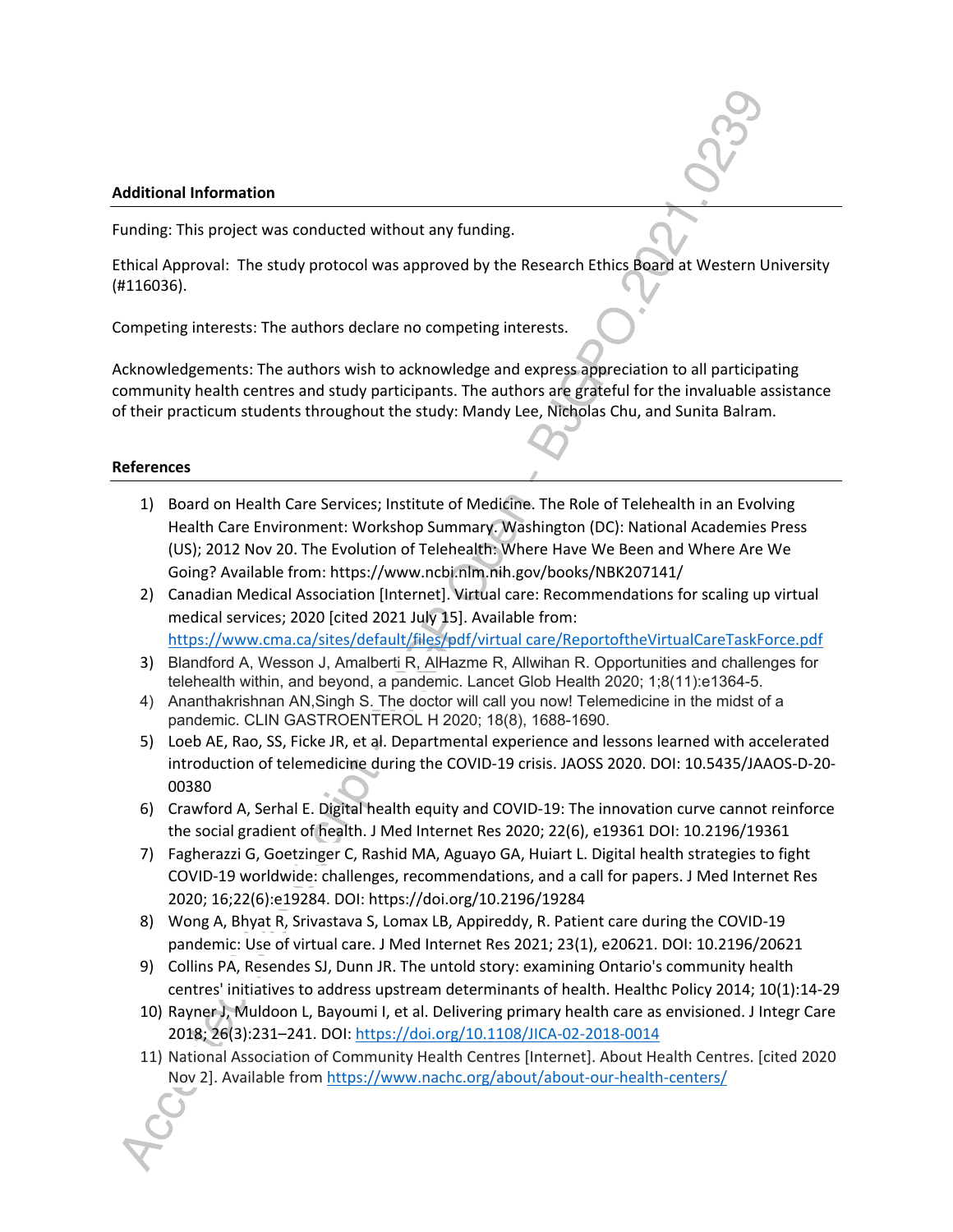- 12) Webster P. Virtual health care in the era of COVID-19. The Lancet 2020; 395 (10231):1180-1. DOI https://doi.org/10.1016/S0140-6736(20)30818-7
- 13) Glazier RH, Green ME, Wu FC, et al. Shifts in office and virtual primary care during the early COVID-19 pandemic in Ontario, Canada. CMAJ 2021; Feb 8;193(6):E200-10. DOI: https://doi.org/10.1503/cmaj.202303
- 14) Moynihan R, Sanders S, Michaleff ZA, et al. Impact of COVID-19 pandemic on utilisation of healthcare services: a systematic review. BMJ open 2021; Mar 1;11(3):e045343. DOI: 10.1136/bmjopen-2020-045343
- 15) Horrell LN, Hayes S, Herbert LB, et al. Telemedicine use and health-related concerns of patients with chronic conditions during COVID-19: Survey of members of online health communities. J Med Internet Res 2021; 23(2), e23795. DOI: 10.2196/2379
- 16) Ye S, Kronish I, Fleck E, et al. Telemedicine expansion during COVID-19 pandemic and the potential for technology-driven disparities. J Gen Intern Med 2021; 36, 256-258. DOI: 10.1007/s11606-020-06322-y
- 17) Quick COVID-19 primary care survey of clinicians: summary of the sixth (May 29-June 1, 2020) pan-Canadian survey of frontline primary care clinicians' experience with COVID-19. Ottawa: Canadian Institutes of Health Research (Primary and Integrated Health Care Innovation Network); 2020. [cited 2021 July 15] Available from: https://deepblue.lib.umich.edu/bitstream/handle/2027.42/155574/6\_Combined.pdf?sequenc e=1&isAllowed=y
- 18) Canada health infoway [Internet]. Health Care Delivery and Access to Lab Results in Jurisdictions During COVID-10;2020. [cited 2021 July 15] Available from: https://www.infowayinforoute.ca/en/component/edocman/resources/reports/benefits-evaluation/3840-health-caredelivery-and-access-to-lab-results-in-jurisdictions-during-covid-19
- 19) Shaw J, Chandra S, Gordon D. Digital health technologies for more equitable health systems: a discussion paper. Toronto (ON): University of Toronto Joint Centre for Bioethics, Women's College Hospital Institute for Health Systems Solutions and Virtual Care. 2020. [cited 2021 July 15] Available from: https://www.wchwihv.ca/assets/uploads/Digital Health and Equity Report September 202

0FINAL.pdf

- 20) Shaw J, Brewer LC, Veinot T. Recommendations for health equity and virtual care arising from the COVID-19 pandemic: Narrative review. JMIR Form Res 2021; 5(4):e23233.
- 21) Stamenova V, Agarwal P, Kelley L, et al. Uptake and patient and provider communication modality preferences of virtual visits in primary care: A retrospective cohort study in Canada. BMJ Open 2020; 10(7), e037064. DOI:10.1136/bmjopen-2020-037064
- 22) Canadian Institute for Health Information. [Internet]. Access to Palliative Care in Canada; 2018. [cited 2021 July 15] Available from: https://secure.cihi.ca/free\_products/access-palliative-care-2018-en-web.pdf
- 23) Panchal N, Kamal R, Orgera K, et al. The implications of COVID-19 for mental health and substance use [Internet]. Kaiser family foundation. 2020 Apr 21;21. Available from: https://pameladwilson.com/wp-content/uploads/4\_5-2021-The-Implications-of-COVID-19-for-Mental-Health-and-Substance-Use-\_-KFF-1.pdf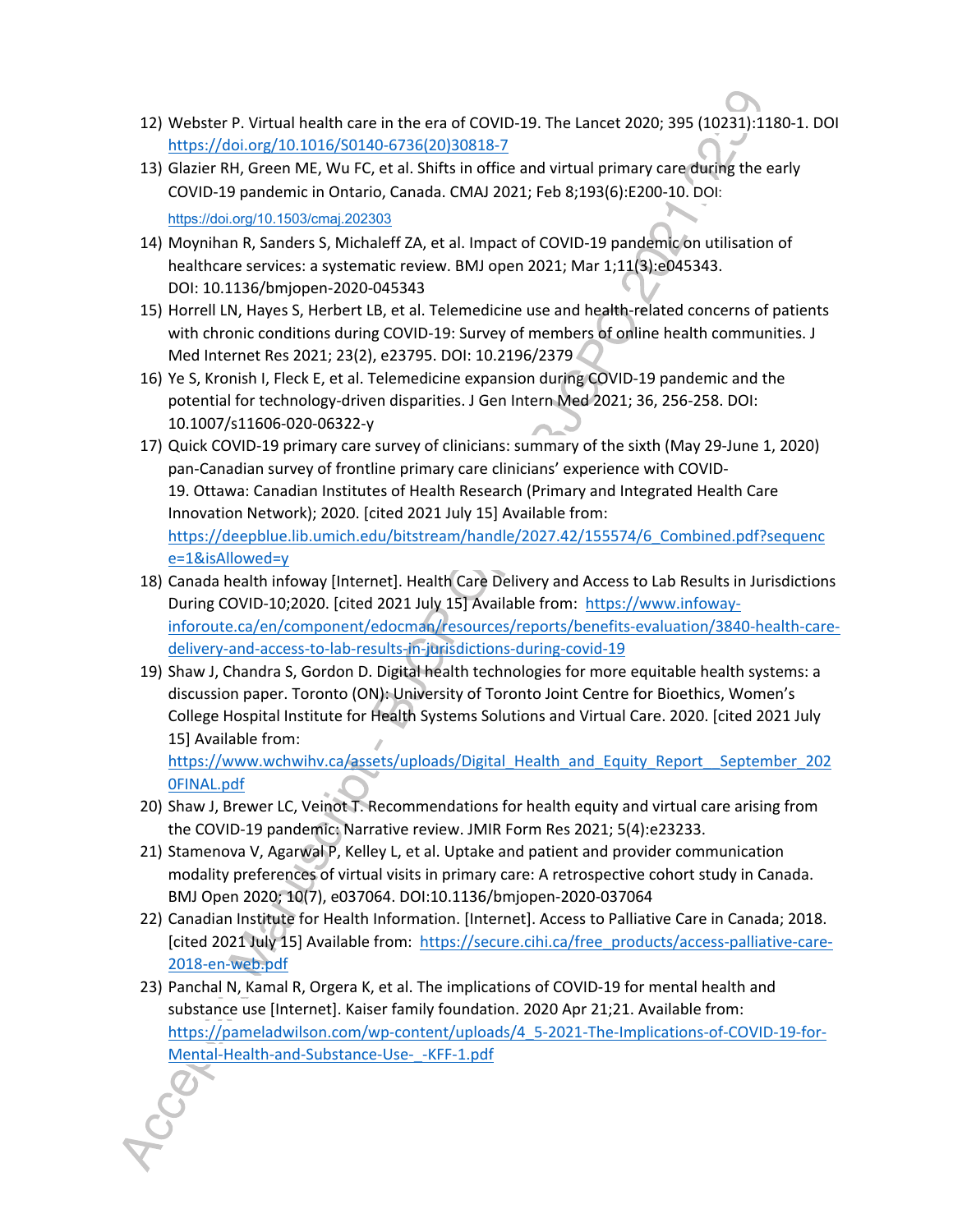- 24) Bhatti S, Commisso E, Rayner J. A Rapid Primary Healthcare Response to COVID-19: An Equity-Based and Systems-Thinking Approach to Care Ensuring that No One Is Left Behind. Healthcare Quarterly (Toronto, Ont.) 2020; Oct 1;23(3):29-33.
- 25) Statistics Canada. [Internet]. *Canadian Internet Use Survey; 2019*. [cited 2021 July 15] Available from: https://www150.statcan.gc.ca/n1/daily-quotidien/191029/dq191029a-eng.htm
- 26) Alkureishi MA, Choo ZY, Lenti G, et al. Clinician Perspectives on Telemedicine: Observational Cross-sectional Study. JMIR human factors 2021; 8(3):e29690. DOI: 10.2196/29690
- 27) CRTC Communications Monitoring Report [Internet]. 2018. [cited 2021 July 15]. Available from: https://crtc.gc.ca/pubs/cmr2018-en.pdf

BUGA OPEN BUGH Accepted Manuscript . Butch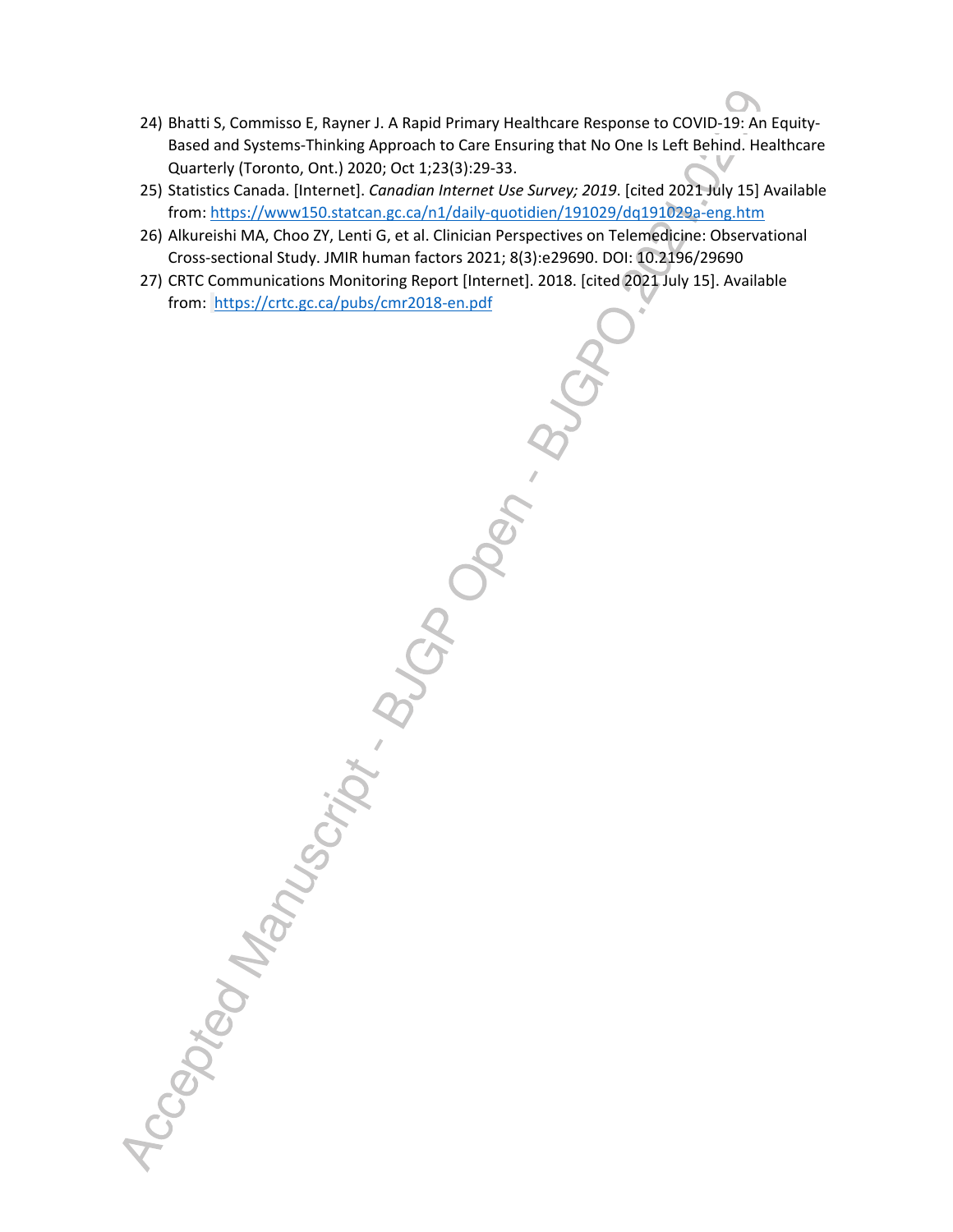| <b>Table 1 - CHC and patient characteristics</b> |               |  |  |  |
|--------------------------------------------------|---------------|--|--|--|
| Community Health Centres (n=36)*                 |               |  |  |  |
|                                                  | Mean (SD)     |  |  |  |
| Average number of registered clients             | 8,897 (5,035) |  |  |  |
| Size of practice (average FTE for all staff)     | 28 (17)       |  |  |  |
|                                                  | N (%)         |  |  |  |
| Urban                                            | 22 (61%)      |  |  |  |
| Patient characteristics (n=173,503)**            |               |  |  |  |
| Age                                              |               |  |  |  |
| $0 - 12$                                         | 14,616 (8%)   |  |  |  |
| 13-26                                            | 21,239 (12%)  |  |  |  |
| 27-40                                            | 29,985 (17%)  |  |  |  |
| $41 - 60$                                        | 47,606 (27%)  |  |  |  |
| $61+$                                            | 60,057 (35%)  |  |  |  |
| Female                                           | 99,990 (58%)  |  |  |  |
| English as preferred language of service         | 124,547 (72%) |  |  |  |
| Highschool or less                               | 44,651 (26%)  |  |  |  |
| Household income                                 |               |  |  |  |
| \$0 - 24,999                                     | 37,343 (22%)  |  |  |  |
| \$20,000 - 59,999                                | 22,615 (13%)  |  |  |  |
| \$60,000+                                        | 16,314 (9%)   |  |  |  |
| Unknown                                          | 97,231 (56%)  |  |  |  |
| Living alone                                     | 22,316 (13%)  |  |  |  |
| *Data source: Organizational Survey              |               |  |  |  |
| **Data source: EMR                               |               |  |  |  |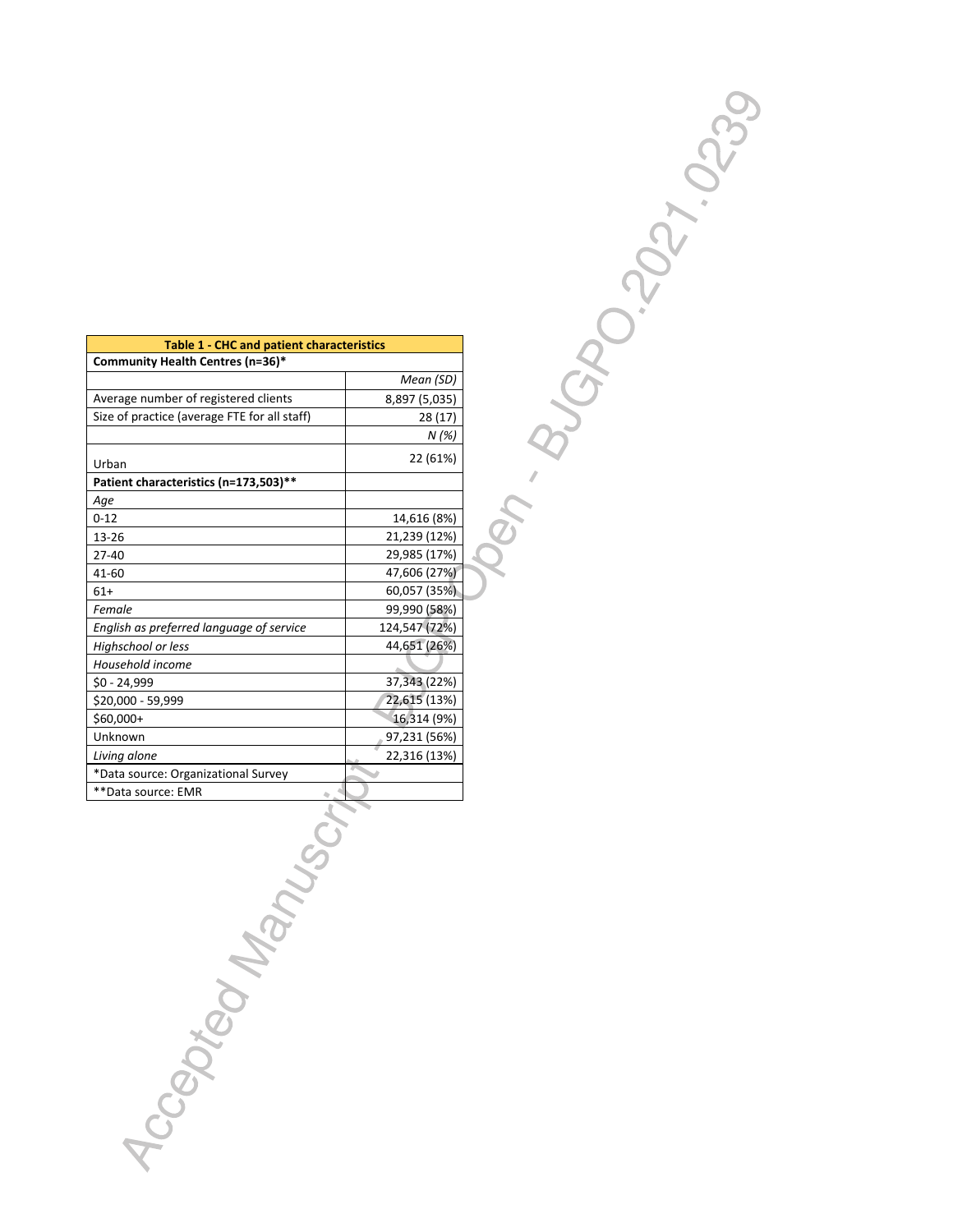| Table 2 - Median and Mean numbers of visits, patients, issues addressed and services provided |              |                     |             |                   |        |        |  |  |        |                 |
|-----------------------------------------------------------------------------------------------|--------------|---------------------|-------------|-------------------|--------|--------|--|--|--------|-----------------|
| April 2019 - February 2020 (pre-COVID-19) and April 2020 - February 2021 (COVID-19)           |              |                     |             |                   |        |        |  |  |        |                 |
|                                                                                               | Pre-COVID-19 |                     | COVID-19    |                   |        |        |  |  | Mean % | <b>Median %</b> |
|                                                                                               |              | $(n=396)$           | $(n=396)$   |                   | change | change |  |  |        |                 |
| Variable                                                                                      | Mean (SD)    | Median (IQR)        | Mean (SD)   | Median (IQR)      |        |        |  |  |        |                 |
|                                                                                               | 2901.6       |                     |             |                   |        |        |  |  |        |                 |
| <b>Total visits</b>                                                                           | (1447)       | 2721.5 (1764, 3592) | 2572 (1482) | 2145 (1510, 3209) | 11%    | $-21%$ |  |  |        |                 |
| Total patients seen                                                                           | 480.7 (307)  | 429.5 (252, 617)    | 438.8 (257) | 396 (259, 552)    | 9%     | $-8%$  |  |  |        |                 |
|                                                                                               | 6349.3       |                     |             |                   |        |        |  |  |        |                 |
| Total issues addressed                                                                        | (3930)       | 5697 (3940, 7176)   | 5771 (4729) | 4687 (3406, 6553) | 9%     | $-18%$ |  |  |        |                 |
|                                                                                               | 8976.3       |                     |             |                   |        |        |  |  |        |                 |
| Total services provided                                                                       | (5574)       | 7662.5 (6417)       | 7596 (6417) | 5799 (3866, 9213) | 15%    | $-24%$ |  |  |        |                 |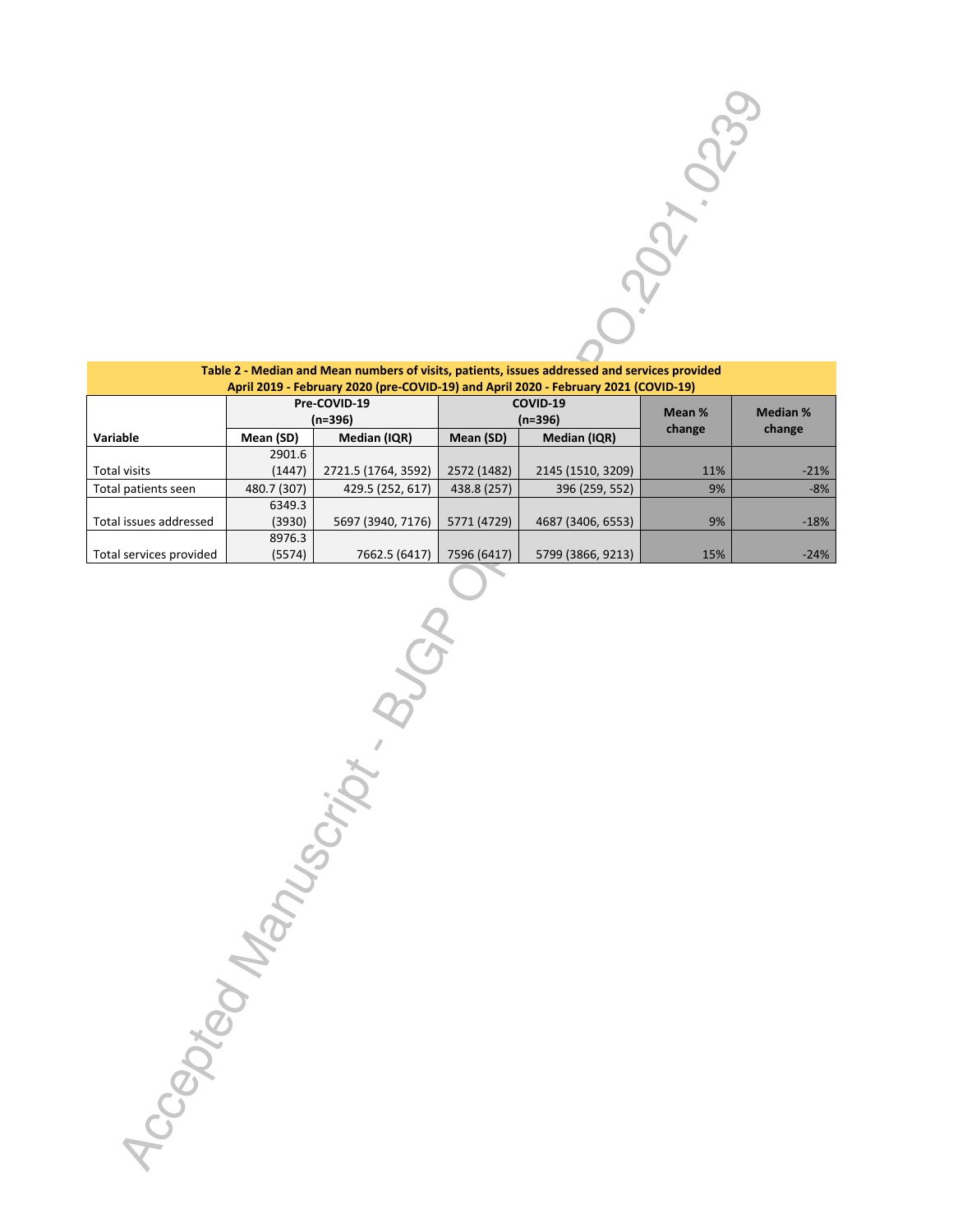

Figure 1. Monthly primary care visits by visit type (in-person, virtual), April 2019 - February 2020 (pre-COVID-19) and April 2020 - February 2021

1CCBOXX BONNEW SOL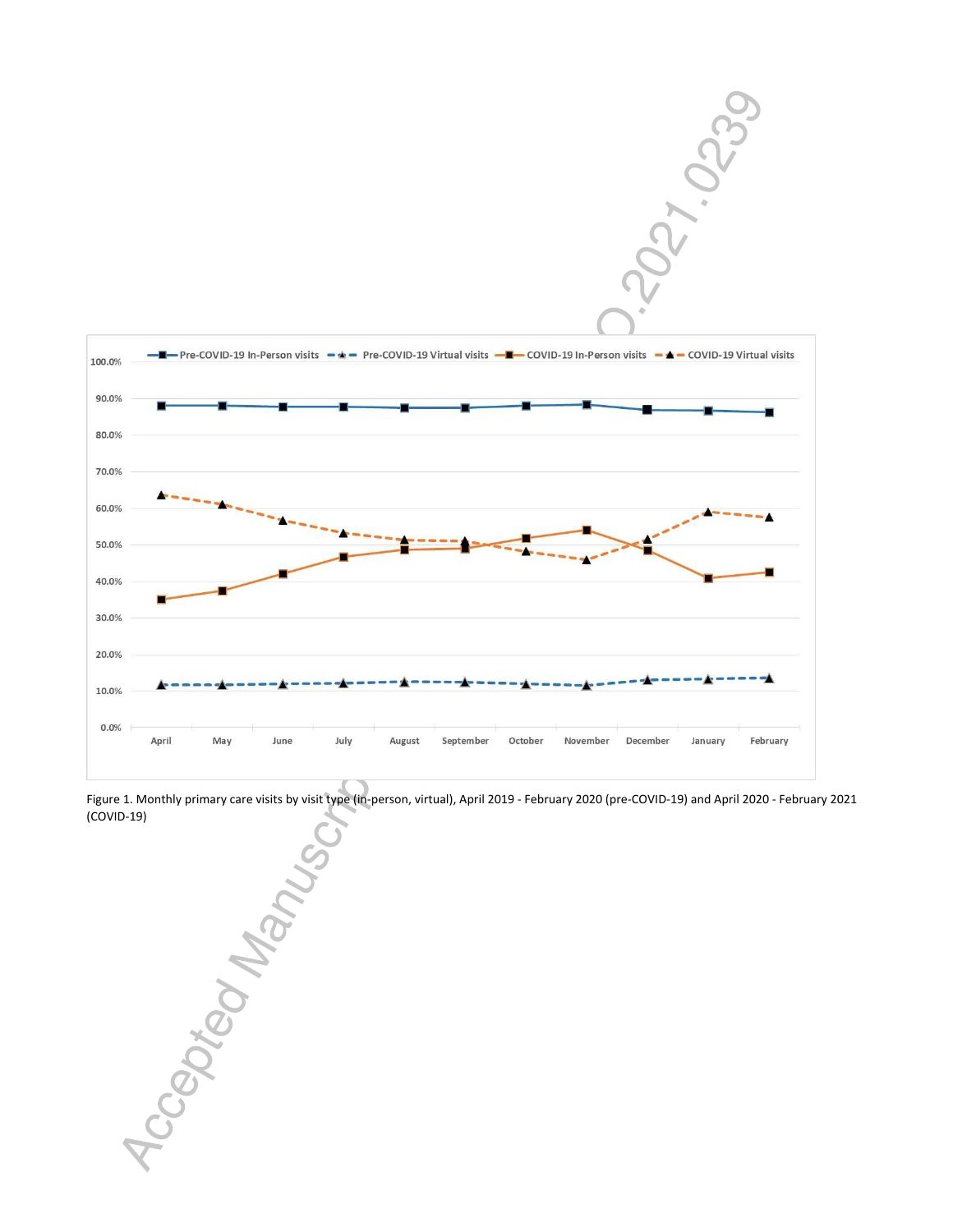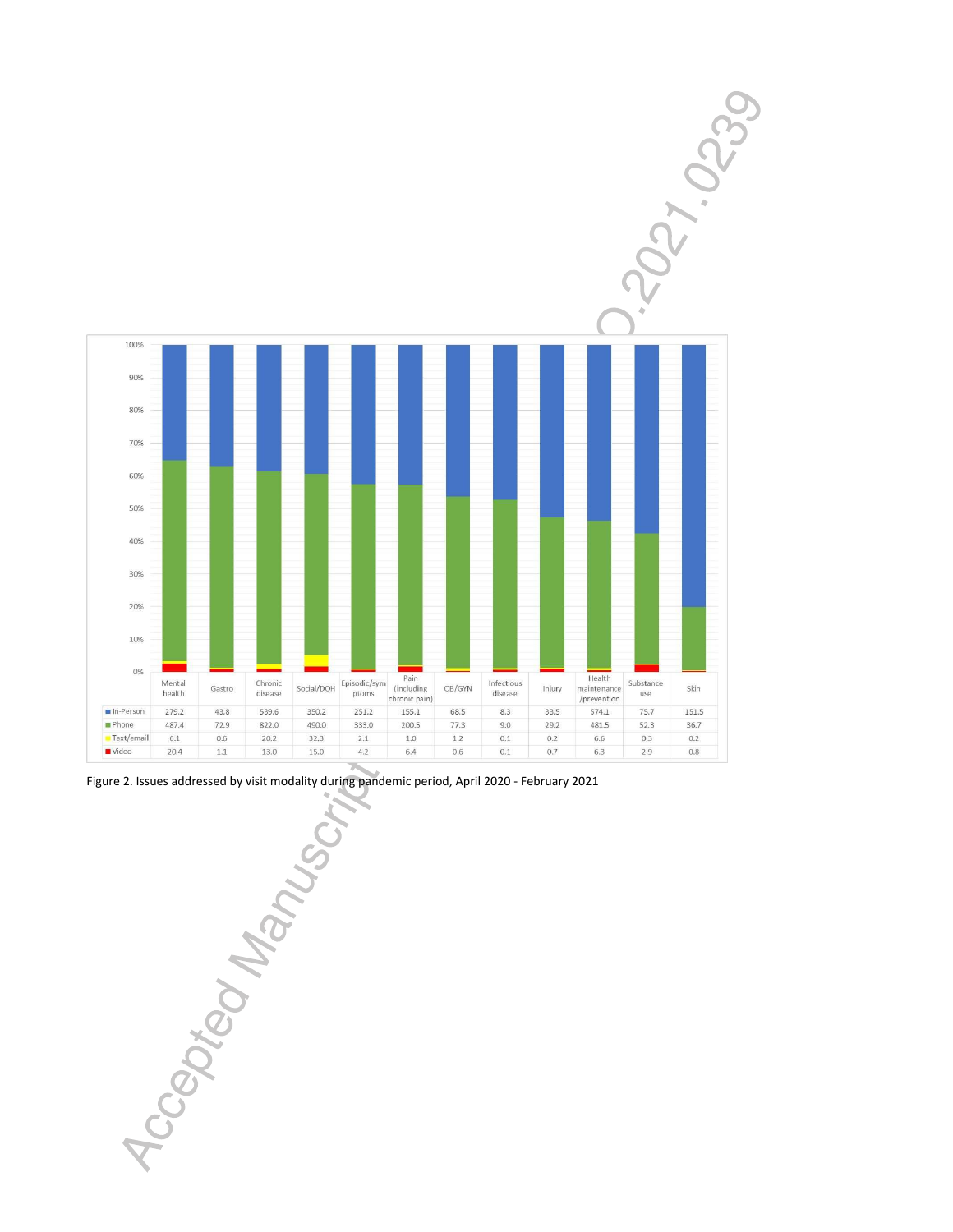| Table 3 - Total number of services provided, April 2019 - February 2020 (pre-COVID-19) and |
|--------------------------------------------------------------------------------------------|
| <b>April 2020 - February 2021 (COVID-19)</b>                                               |

| PHILLOLD TODINGTY LOLE (COVID 19) |                                                        |                                                    |             |  |  |  |
|-----------------------------------|--------------------------------------------------------|----------------------------------------------------|-------------|--|--|--|
| Service type                      | Sum of service type<br>provided<br>Pre-COVID-19 (n=36) | Sum of service type<br>provided COVID-19<br>(n=36) | %<br>Change |  |  |  |
| Written client care instructions  | 3977                                                   | 710                                                | $-82%$      |  |  |  |
|                                   |                                                        |                                                    |             |  |  |  |
| Periodic health examination       | 9736                                                   | 2601                                               | $-73%$      |  |  |  |
| Well child health examination     | 3300                                                   | 1506                                               | $-54%$      |  |  |  |
| Foot care                         | 53774                                                  | 25155                                              | $-53%$      |  |  |  |
| Accompaniment                     | 7351                                                   | 3768                                               | $-49%$      |  |  |  |
| Physical therapy                  | 23386                                                  | 13016                                              | $-44%$      |  |  |  |
| Forms completion                  | 47509                                                  | 28507                                              | $-40%$      |  |  |  |
| Preventive care                   | 127353                                                 | 86925                                              | $-32%$      |  |  |  |
| Interpretation services           | 18783                                                  | 13541                                              | $-28%$      |  |  |  |
| Client intake                     | 42629                                                  | 30879                                              | $-28%$      |  |  |  |
| Recommendation/assistance         | 104309                                                 | 125904                                             | 21%         |  |  |  |
| Postnatal care                    | 1201                                                   | 1464                                               | 22%         |  |  |  |
| Health card registration          | 1593                                                   | 1958                                               | 23%         |  |  |  |
| Case management                   | 65805                                                  | 81043                                              | 23%         |  |  |  |
| Care plan documentation           | 11334                                                  | 13979                                              | 23%         |  |  |  |
| Mental health care                | 34160                                                  | 42207                                              | 24%         |  |  |  |
| Breastfeeding counselling         | 2055                                                   | 2653                                               | 29%         |  |  |  |
| Occupational therapy              | 1304                                                   | 1691                                               | 30%         |  |  |  |
| Individual counselling            | 35439                                                  | 65469                                              | 85%         |  |  |  |
| Palliative care                   | 350                                                    | 1092                                               | 212%        |  |  |  |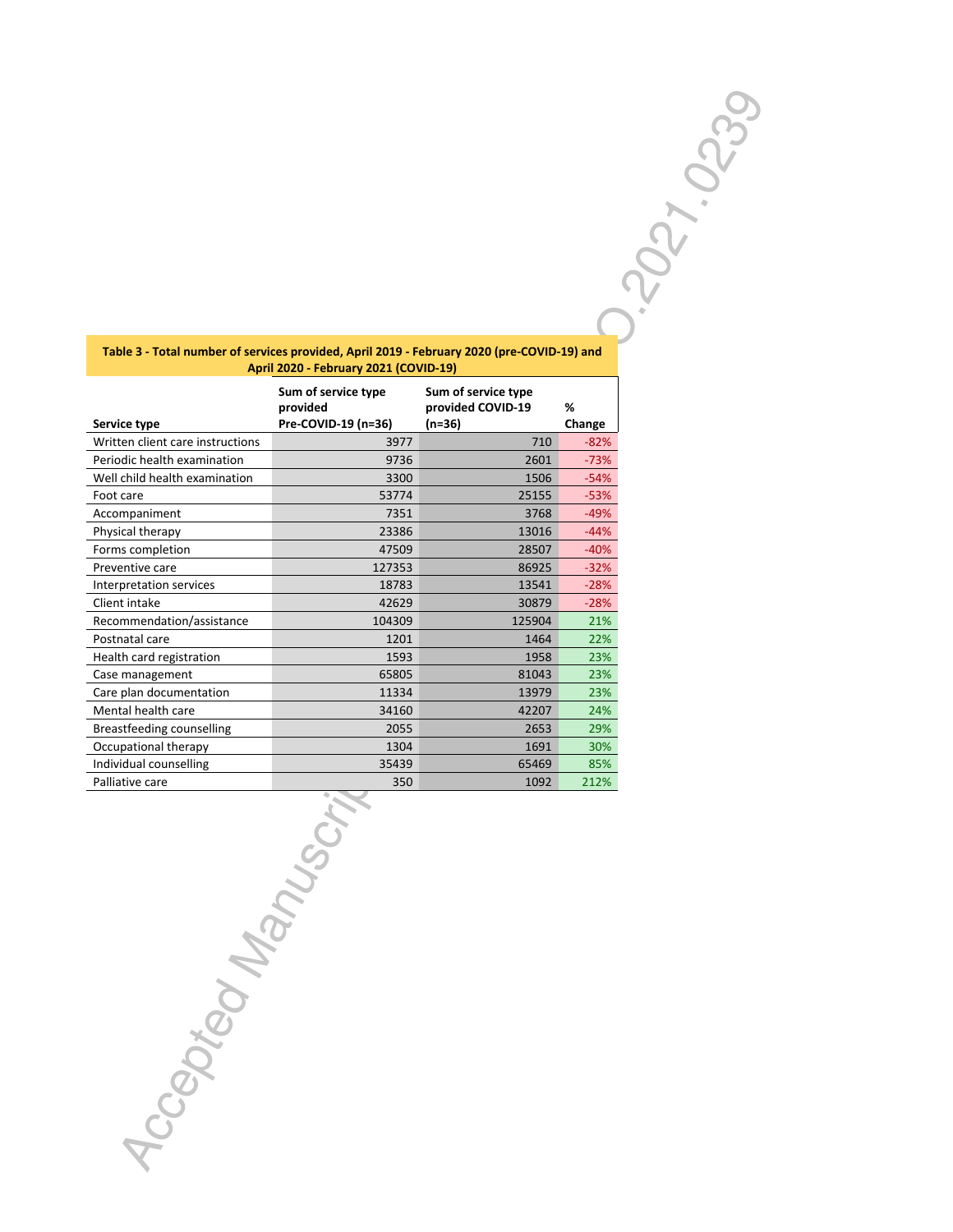| Table 4 - Patient characteristics by visit modality |                |                |            |            |  |  |
|-----------------------------------------------------|----------------|----------------|------------|------------|--|--|
|                                                     | n (%)          |                |            |            |  |  |
| Sociodemographic Variable                           | In-person      | Phone          | Text/Email | Video      |  |  |
| Age                                                 |                |                |            |            |  |  |
| $0 - 12$                                            | 18 652 (60.7)  | 11 271 (36.7)  | 518(1.7)   | 263(0.9)   |  |  |
| 13-26                                               | 21 591 (43.9)  | 25 078 (51.0)  | 1362 (2.8) | 1154 (2.3) |  |  |
| $27 - 40$                                           | 36 415 (45.1)  | 41 230 (51.1)  | 1610 (2.0) | 1465 (1.8) |  |  |
| 41-60                                               | 58 937 (43.9)  | 71 449 (53.2)  | 2037 (1.5) | 1871 (1.3) |  |  |
| 61-75                                               | 51 762 (46.6)  | 57 129 (51.4)  | 946 (0.9)  | 1216(1.1)  |  |  |
| $76+$                                               | 28 708 (50.6)  | 27 180 (50.6)  | 347 (0.6)  | 508 (0.9)  |  |  |
| Gender                                              |                |                |            |            |  |  |
| Female                                              | 127 216 (45.3) | 145 205 (51.8) | 4001 (1.4) | 4106 (1.5) |  |  |
| Male                                                | 84 591 (49.0)  | 83 845 (48.6)  | 2161(1.3)  | 2031(1.2)  |  |  |
| Other                                               | 4258 (44.9)    | 4287 (45.2)    | 658 (6.9)  | 280(3.0)   |  |  |
| Education                                           |                |                |            |            |  |  |
| High school or less                                 | 74 366 (47.1)  | 80 263 (50.8)  | 1620 (1.0) | 1598 (1.0) |  |  |
| Post secondary or equivalent                        | 49 297 (44.0)  | 59 932 (53.5)  | 1120 (1.0) | 1659 (1.5) |  |  |
| Other                                               | 92 402 (47.9)  | 93 142 (48.3)  | 4080 (2.1) | 3160 (1.6) |  |  |
| Income                                              |                |                |            |            |  |  |
| \$0 to \$14,999                                     | 34 070 (46.3)  | 37 835 (51.4)  | 929 (1.3)  | 817(1.1)   |  |  |
| \$15,000 to \$19,999                                | 11 606 (46.3)  | 12 903 (51.5)  | 271(1.1)   | 288(1.1)   |  |  |
| \$20,000 to \$24,999                                | 8687 (45.7)    | 9886 (52.0)    | 225(1.2)   | 198 (1.0)  |  |  |
| \$25,000 to \$29,999                                | 5966 (46.4)    | 6629 (51.6)    | 99 (0.8)   | 153(1.2)   |  |  |
| \$30,000 to \$34,999                                | 6137 (46.4)    | 6835 (51.7)    | 120 (0.9)  | 135 (1.0)  |  |  |
| \$35,000 to \$39,999                                | 4965 (45.4)    | 5795 (53.0)    | 70(0.6)    | 99 (0.9)   |  |  |
| \$40,000 to \$59,999                                | 12 029 (45.4)  | 13 817 (52.2)  | 260(1.0)   | 375 (1.4)  |  |  |
| Greater than \$60,000                               | 18 487 (44.6)  | 21 865 (52.8)  | 374 (0.9)  | 699 (1.7)  |  |  |
| Other                                               | 114 118 (47.5) | 117 772 (49.1) | 4472 (1.9) | 3653 (1.5) |  |  |
| Spoken language                                     |                |                |            |            |  |  |
| English                                             | 157 037 (45.7) | 177 566 (51.7) | 4705 (1.4) | 4461 (1.3) |  |  |
| French                                              | 6837 (47.8)    | 7094 (49.6)    | 148 (1.0)  | 222(1.6)   |  |  |
|                                                     |                |                |            |            |  |  |